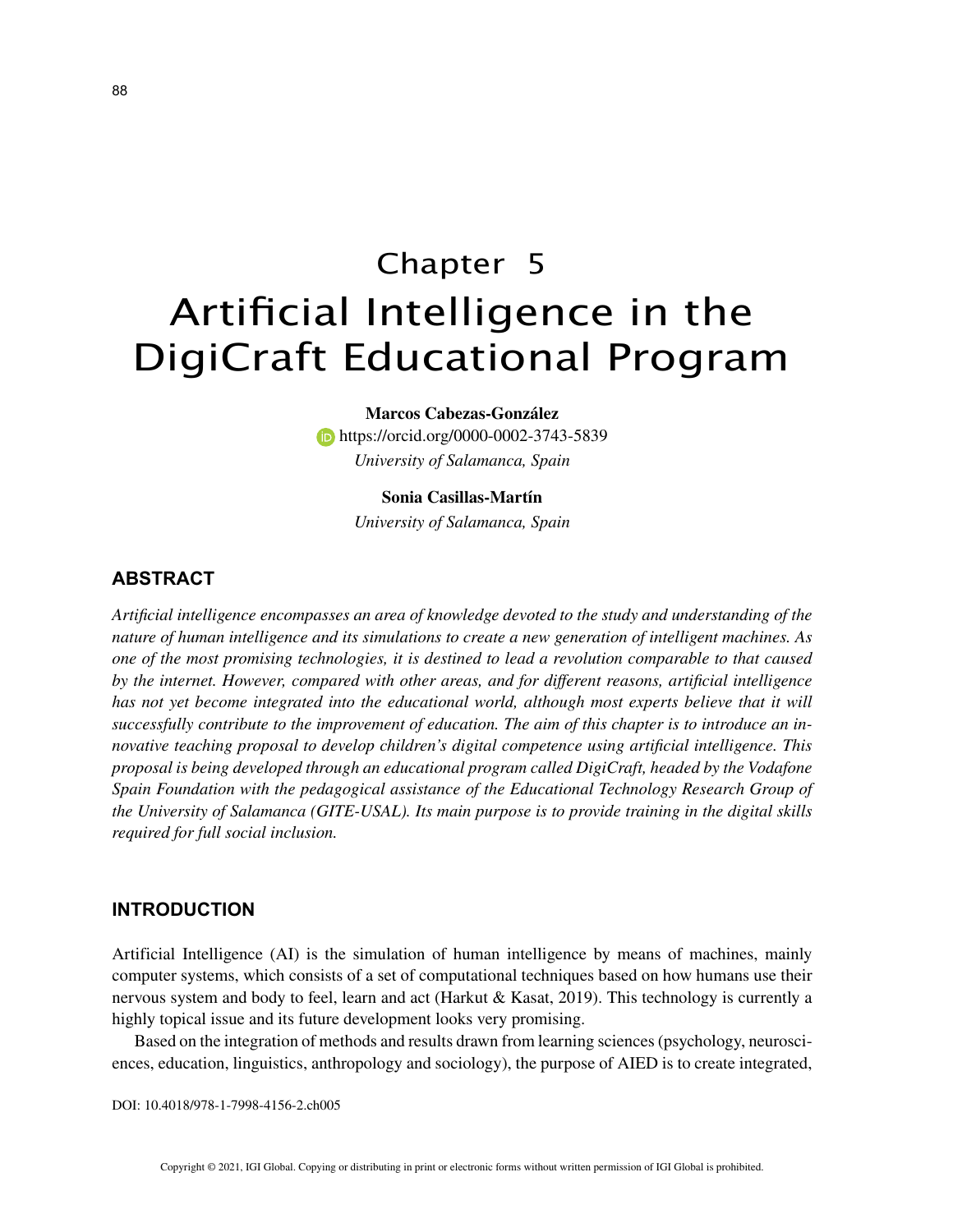adaptative, personal, flexible, more intelligent and more effective learning environments that can supplement and optimize traditional education (Jiménez Builes et al., 2009; Renz & Hilbig, 2020).

The Vodafone Spain Foundation is a private non-profit research institution that is dependent on the Ministry of Education of Spain. Since 2019, this institution, assisted by the Educational Technology research Group of the University of Salamanca (GITE-USAL), is driving the development of an educational program called DigiCraft whose aim is to train children and youth (aged 6 to 12) in the digital skills that are required for full social inclusion.

The purpose of this chapter is to introduce how AI can be integrated into education using the Digi-Craft program, which is aimed at the development of digital competence.

Accordingly, it presents the pedagogical design of certain AI activities.

# **ARTIFICIAL INTELLIGENCE IN EDUCATION**

The first step is to conceptualize Artificial Intelligence (AI) and contextualized it in the area of education.

# **Artificial Intelligence**

AI is currently one of the most promising technologies in terms of future expectations and, although it still requires further developement, it is destined to bring about a revolution comparable to that generated by the Internet.

It covers a field of knowledge aimed at studying and understanding the nature of human intelligence and its simulations to create a new generation of intelligent machines that might be programmed to perform tasks that require human-specific behaviors such as inference, deduction and perception (Aldosari, 2020).

Its beginnings are marked by two milestones (Benítez et al., 2014):

- 1. 1950. Alan Mathison Turing, believed by researchers to have laid the foundation for AI (Prentzas, 2013), published an article entitled "Computing Machinery and Intelligence" (1950) where he proposes a test to check whether a device can display intelligent behavior. To do so, it should hold a conversation with a human without another person being able to tell who was who. Should this happen, the conclusion would be that the machine was thinking (Masters, 2019; Popenici & Kerr, 2017).
- 2. 1956. IA emerges as a research discipline during the Dartmouth Summer Research Project on Artificial Intelligence, a conference on theoretical computer science held at Dartmouth College (a private university located in Hanover, New Hampshire, USA).

Its interdisciplinary nature and the changes that its definition has undergone over time as the new technologies it includes have emerged or achieved independence becoming apps, algorithms, etc., make conceptualization a difficult task (León & Viña, 2017).

AI can be approached from a twofold perspective (Kose, 2014):

- 1. As a term used to describe the characteristics of computer systems or machines that attempt to simulate human intelligence behaviors.
- 2. As a field of computer science based on research and development of intelligent simulation systems.